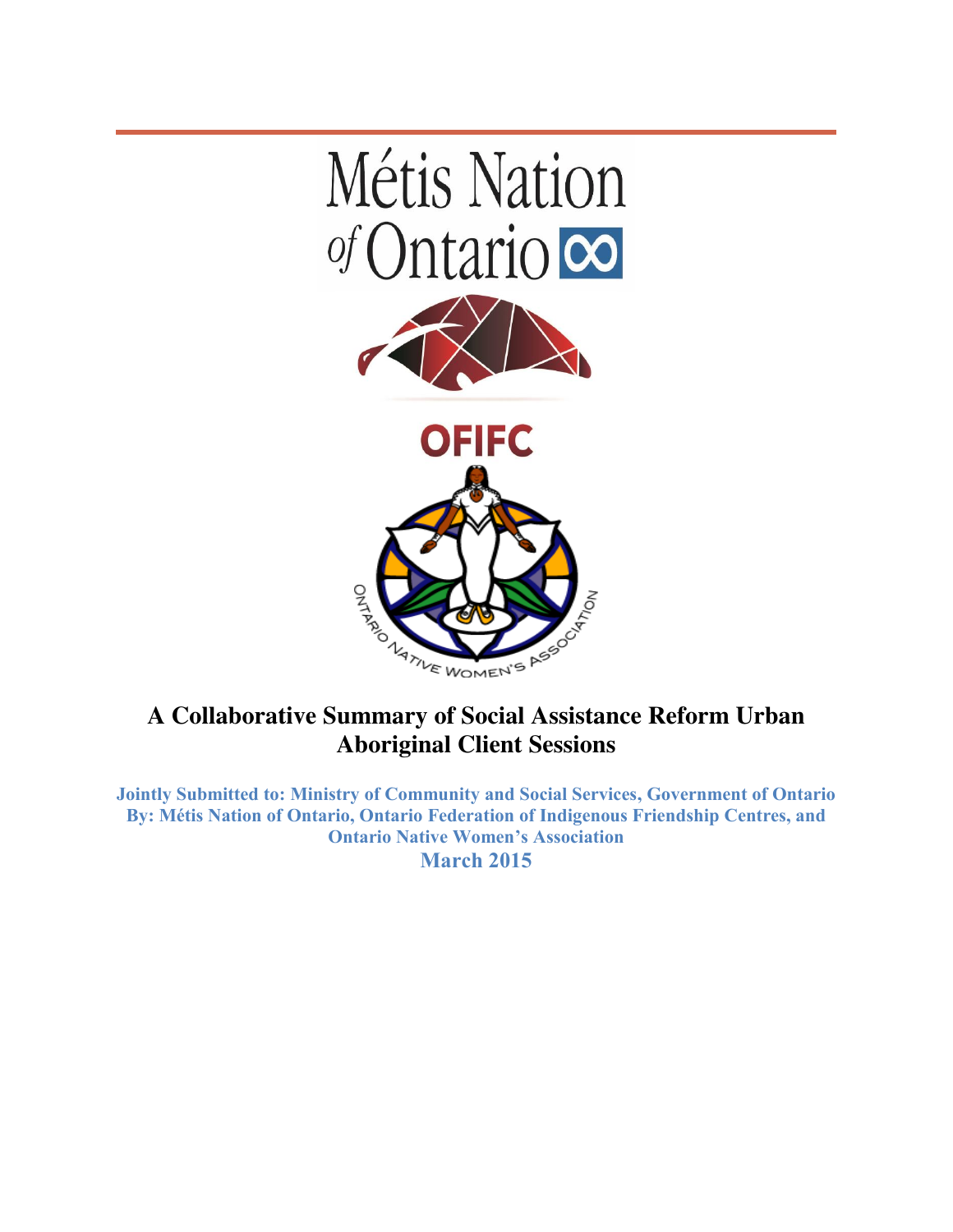## **Background**

In 2008, the Ontario Poverty Reduction Strategy committed to reviewing the social assistance system to remove barriers, increase opportunities, and better align the system with other government programs, particularly in terms of employment with the aim of improving outcomes for social assistance recipients. In 2010, Ontario appointed two commissioners, the Honourable Frances Lankin and Dr. Munir Shiekh to lead the social assistance review and in 2012 the Commission for the Review of Social Assistance in Ontario released its final report entitled Brighter Prospects: Transforming Social Assistance in Ontario.

Brighter Prospects identified 108 recommendations intended to guide the government's social assistance transformation towards a more simple, effective and accountable system. Drawing on the recommendations of *Brighter Prospects*, the 2013 and 2014 Ontario Budgets implemented initial changes to social assistance, focusing on improving incomes, simplifying benefits, and promoting better employment outcomes, and set the stage for long-term social assistance transformation.

Ongoing social assistance transformation is part of a new ten-year economic plan to help people find and maintain employment and contribute to improving the health of low-income individuals and families. The government's social assistance transformation is guided by four objectives:

- Motivate and support people to be successful in the workforce;
- Provide adequate assistance;
- Deliver modern, responsive services; and
- Ensure confidence in the system.

The 2013 Ontario Budget also committed to a broad engagement strategy on social assistance reform, with a specific focus on engaging Aboriginal communities. As part of the engagement strategy to achieve this commitment, the Ministry of Community and Social Services (MCSS) initiated collaboration with the Métis Nation of Ontario (MNO), Ontario Federation of Indigenous Friendship Centres (OFIFC), and Ontario Native Women's Association (ONWA) through the Urban and Off-reserve Aboriginal Policy Engagement Table, to host urban Aboriginal client discussion sessions on social assistance reform. MCSS has also held client discussions in coordination with their municipal and First Nations delivery partners in communities across Ontario, including on-reserve sessions.

This report summarizes the seven engagement sessions throughout the province facilitated by the MNO, OFIFC and ONWA.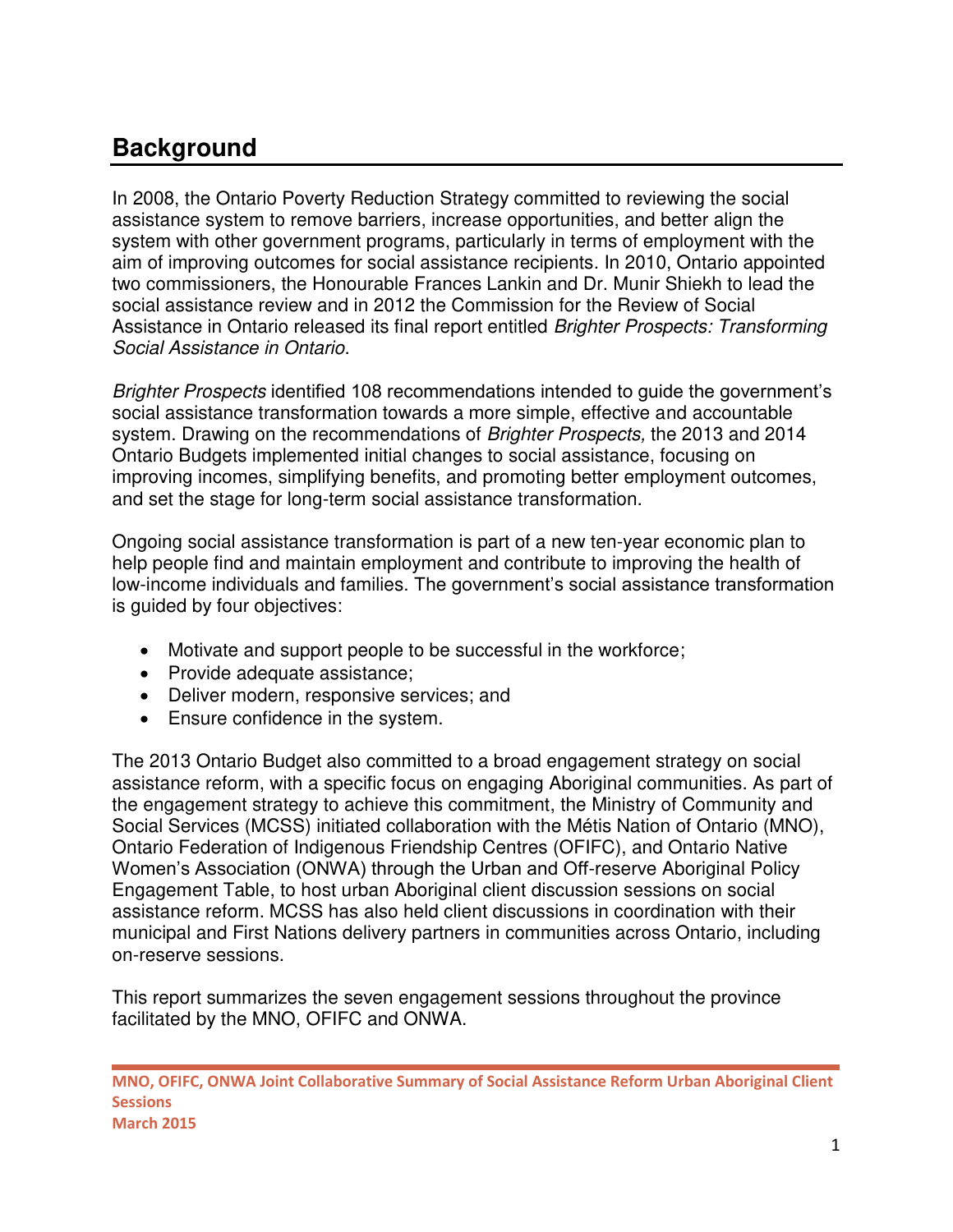## **About the Discussion Sessions**

The urban Aboriginal client discussion sessions were coordinated by the MNO, OFIFC, and ONWA, in collaboration with the MCSS as part of the government's commitment to engage key stakeholders in social assistance reform in Ontario.

The discussion sessions provided current and former Ontario Works and Ontario Disability Support Program (ODSP) clients with an opportunity to identify the gaps and challenges they have experienced within the social assistance system as well as to propose ways in which the system could be transformed to increase wellbeing and enhance outcomes for recipients. Local staff from the host organizations recruited participants for the engagement sessions – identifying former and current Ontario Works and ODSP clients who accessed or are now accessing programs, services, and supports. This report identifies systemic issues that have an impact on all six communities and also likely impact services in other communities. While the issues raised in this report are systemic and shared across communities, the way in which community members experience these issues are nuanced by their community and region.

Seven engagement sessions took place throughout the province. MNO, OFIFC and ONWA were each responsible for facilitating engagement sessions, as outlined below:

## **MNO**

- 1. MNO Office, Sault Ste. Marie, December 2014, Ontario Works and ODSP Session, approximately 13 participants in attendance; and
- 2. Bethel Field House, Community Centre through the City of Ottawa, Ottawa, December 2014, Ontario Works and ODSP Session, approximately 4 participants in attendance.

## **OFIFC**

- 3. Dryden Native Friendship Centre, Dryden, November 2014, Ontario Works and ODSP Session, approximately 13 participants in attendance;
- 4. Council Fire Native Cultural Centre, Toronto, November 2014, Ontario Works Session, approximately 20 participants in attendance; and
- 5. Council Fire Native Cultural Centre, Toronto, December 2014, ODSP Session, approximately 10 participants in attendance.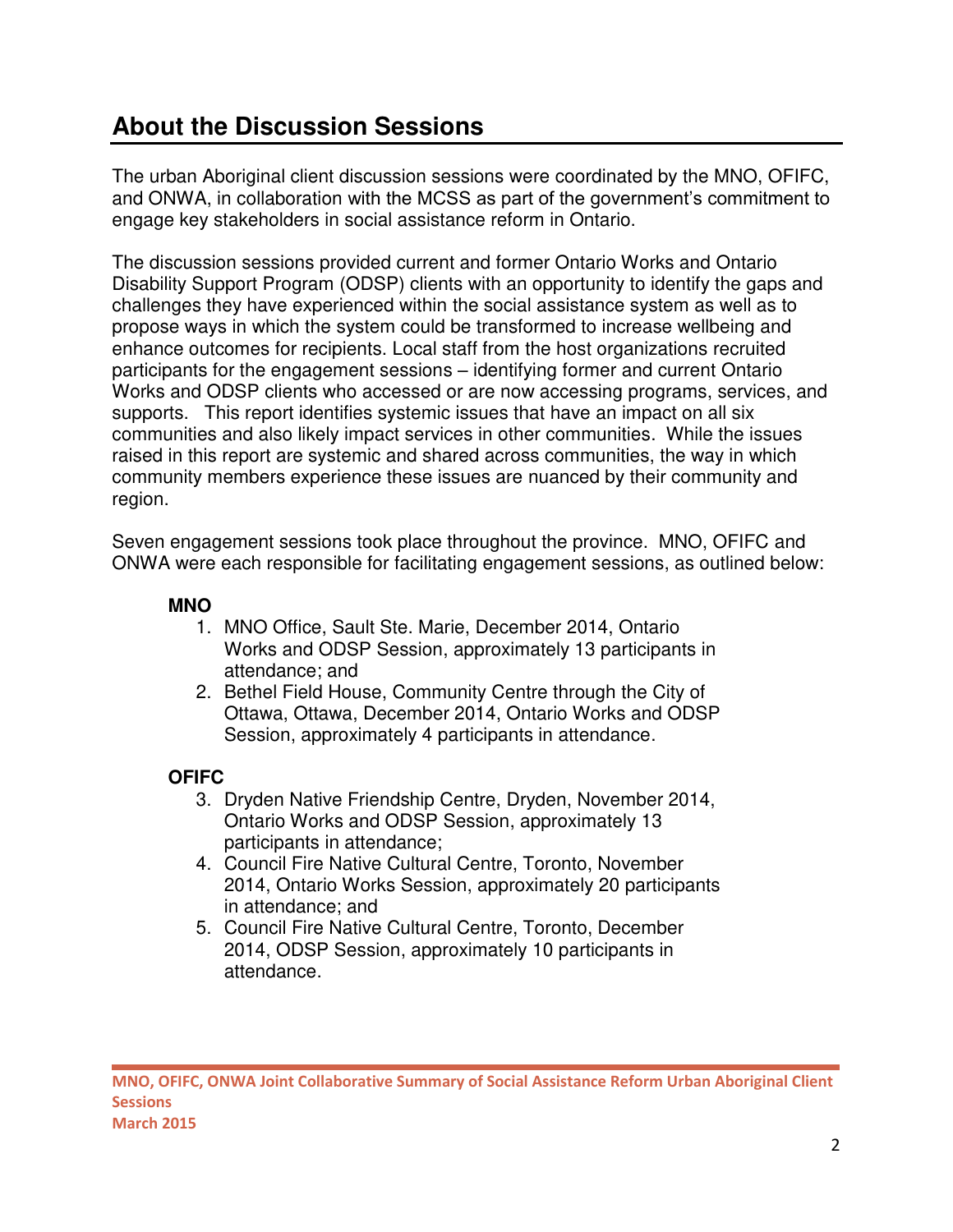### **ONWA**

- 6. ONWA Training Room, Thunder Bay, December 2014, Ontario Works and ODSP Session, approximately 9 participants in attendance; and
- 7. Timmins Native Friendship Centre, Timmins, December 2014, Ontario Works and ODSP Session, approximately 12 participants in attendance.

These sessions were broken down into the four following topics which helped to guide the discussion:

- 1. **Improving Incomes:** Improving incomes and access to core supports outside the system to promote greater independence.
- 2. **Strengthening Integrity and Accountability:**  Strengthening integrity and accountability through greater public transparency and outcomes-based business practices.
- 3. **Improving Client Service:** Improving client service by introducing modern, responsive service delivery.
- 4. **Improving Employment Outcomes:** Encouraging employment by enhancing supports and incentives to work, with an emphasis on clients more distant from the labour market.

# **The Discussion: What We Heard**

Drawing on their personal experiences, urban Aboriginal Ontario Works and ODSP clients shared the ways in which gaps and challenges within the social assistance system impact their daily lives and their families. Participants also identified ways in which the system could be changed to enhance outcomes and opportunities for themselves and their families.

## **Improving Incomes**

Participants in the discussion sessions generally agreed that benefits under Ontario Works and ODSP are inadequate which, for most, results in a cycle of deep poverty that greatly impacts them and their families' health and wellbeing. Most participants also expressed that the daily struggle of making ends meet makes it very challenging to raise a family on social assistance. A number of participants shared the negative impact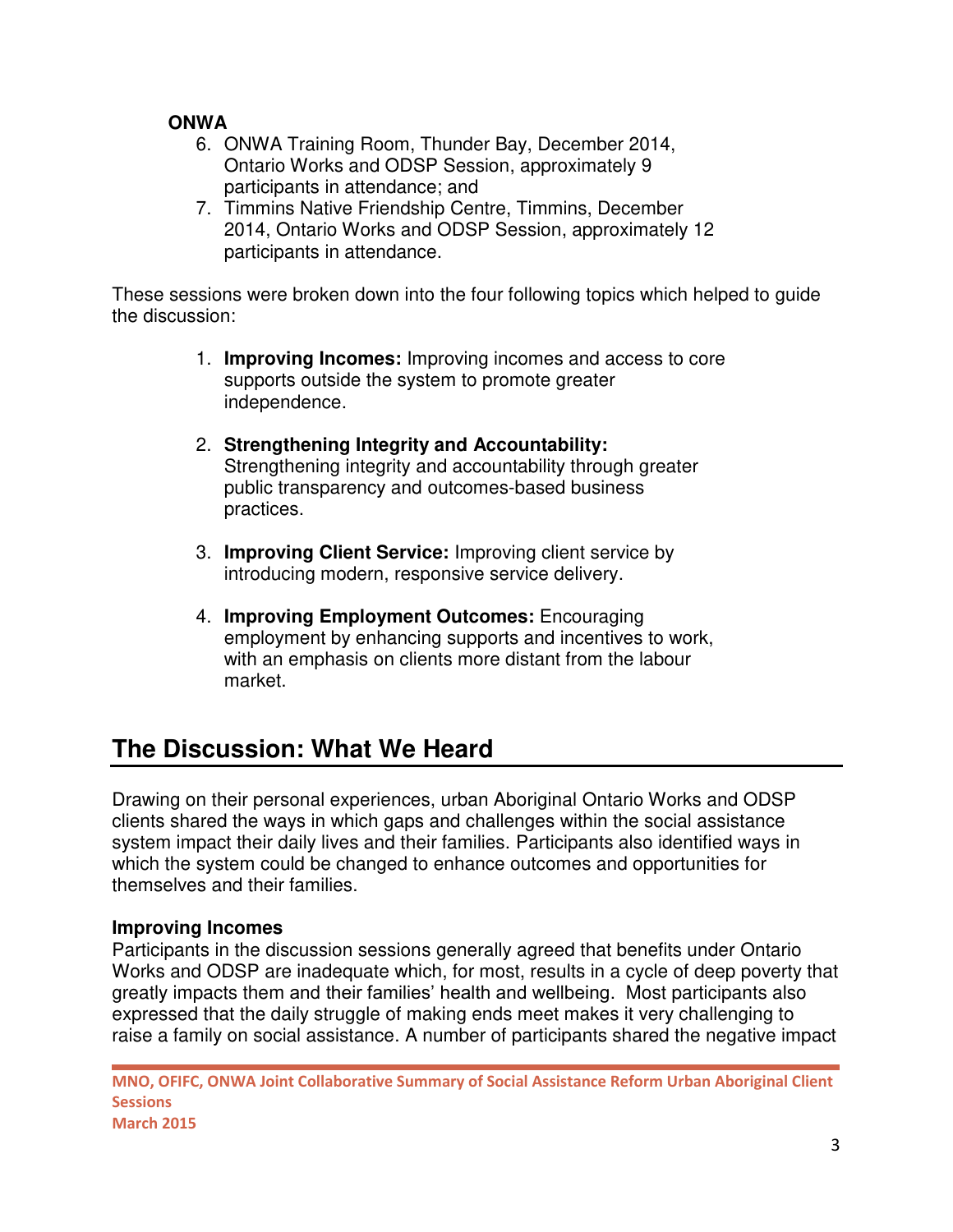that growing up in deep poverty has had on their children, particularly their mental health and how their children struggle with depression, suicide, anxiety, and low selfconfidence. Participants noted that the low shelter amount and basic needs rates do not reflect the minimum cost of living in their communities and that these costs keep increasing.

The following needs are not being met by the current income benefits provided by social assistance as identified by participants in the discussion sessions:

#### Housing and Utilities

Participants indicated that the maximum shelter amount under Ontario Works and ODSP is inadequate, which is a major concern for them due to the high cost of rent and utilities. The shelter amount must cover the realistic basic cost of living in Northern Ontario and urban centres. Most participants indicated that the affordable housing in their communities is unsafe to live in, often unmaintained, requires major repairs, and has pest infestations. Some participants also indicated that housing available to Ontario Works and ODSP recipients does not align with Children and Family Services' rules, in particular, requirements that older children must have their own room.

Many participants identified that the Community Start-Up and Maintenance Benefit should be brought back in order to help social assistance recipients deal with issues around overdue utility bills, broken appliances, or moving expenses. The loss of this benefit was viewed as having negatively impacted many of the participants and as increasing their risk of homelessness.<sup>1</sup>

#### Food

 $\overline{a}$ 

Participants discussed the challenge in buying healthy and nutritious food, with many also noting that they have difficulties affording food at all, and will skip meals, in order to afford housing and utility expenses.

In order to supplement their budget for food, many participants noted that they access a local food bank or food cabinet. However, they stated that this food is often packaged and processed and is thus not always the most nutritious. Additionally, because these supports are overused in the community, there are often limits as to how much support an individual can get and, at times, there is a shortage of food available. Some participants expressed fear when using food banks and other services, namely breakfast programs at schools, because Children and Family Services could be notified of their use and that it may negatively impact case files.

<sup>1</sup> It should be noted that, in 2012, the Community Start-Up Fund and Maintenance Benefit was removed from social assistance and consolidated into the Community Homelessness Prevention Initiative (CHPI) administered by municipalities to provide housing and homelessness services and supports. Eligible social assistance clients may access CHPI services and supports through the municipality in which they reside.

**MNO, OFIFC, ONWA Joint Collaborative Summary of Social Assistance Reform Urban Aboriginal Client Sessions March 2015**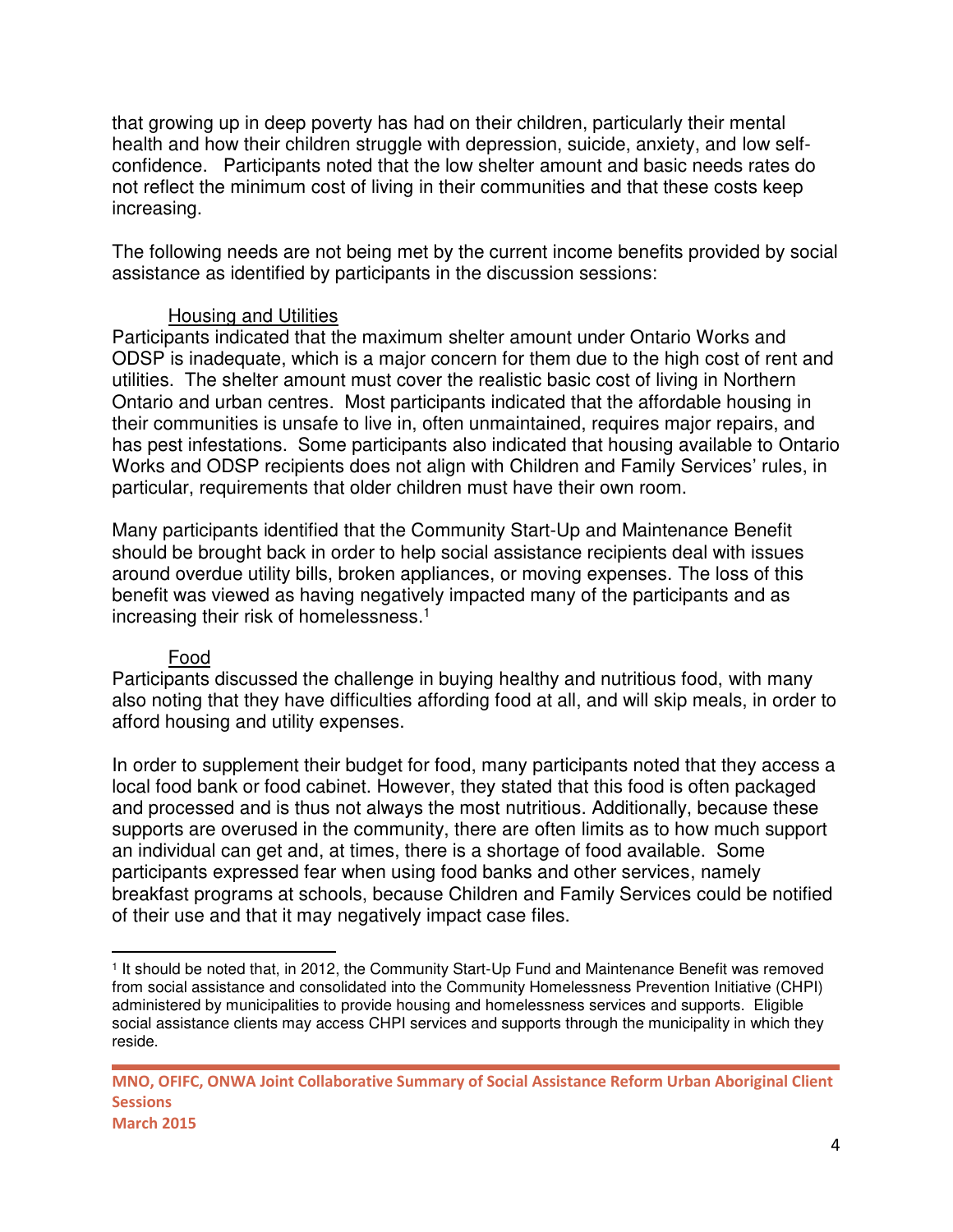Some participants noted that their doctor had instructed them to eat healthy in order to improve and support their health, particularly those on ODSP; however, they do not have enough income to purchase healthy food. Even those in receipt of the Special Diet Allowance indicated that this benefit is often not enough to purchase the food they require for their health condition. Most participants indicated that they are unable to afford healthy food; specific examples were raised for the need to purchase fruits and vegetables, gluten-free food, non-processed food and food for specific health conditions, including Diabetes and Celiac Disease.

There should be specific food supports, in addition to the basic needs rate and shelter amount rate, to ensure that social assistance recipients are able to purchase healthy food.

#### **Transportation**

The issue of transportation was a concern shared by all participants. Where public transit is available, it is expensive and not adequately covered by travel allowances, and where public transit is not available, travel allowances will not cover the cost of taxis or use of a vehicle. Many participants noted that their only option is walking; however, this is not always a realistic option due to the size of the community and surrounding area, or because of weather, particularly in the winter months. Participants also indicated that relying on walking is increasingly challenging for families with children and individuals with mobility issues; participants indicated that as a result, the ability to seek services can be extremely challenging. Some participants also indicated that they had experienced discrimination from public transit operators and the general public in regard to mobility issues.

#### Medical Needs

Participants feel that health benefits under Ontario Works and ODSP are inadequate, for example dental, eye care, medical supplies, and prescriptions. Participants also expressed difficulty in obtaining their necessary prescriptions, noting that the medications covered can often change; however, doctors and recipients are not notified. ODSP recipients also shared that costs such as casts, accessibility equipment (i.e., scooters and wheelchairs), fitness classes (to improve mobility and cognitive health) are most times not covered.

Some participants expressed concern over the difficulties they have in getting family doctors and the discrimination they face from health care professionals because they are on Ontario Works or ODSP.

Participants also noted that when seeking mental health services, they would prefer to access counselors over psychiatrists and psychologists. They are only able to access counselors for a short period of time, but are able to seek long-term services from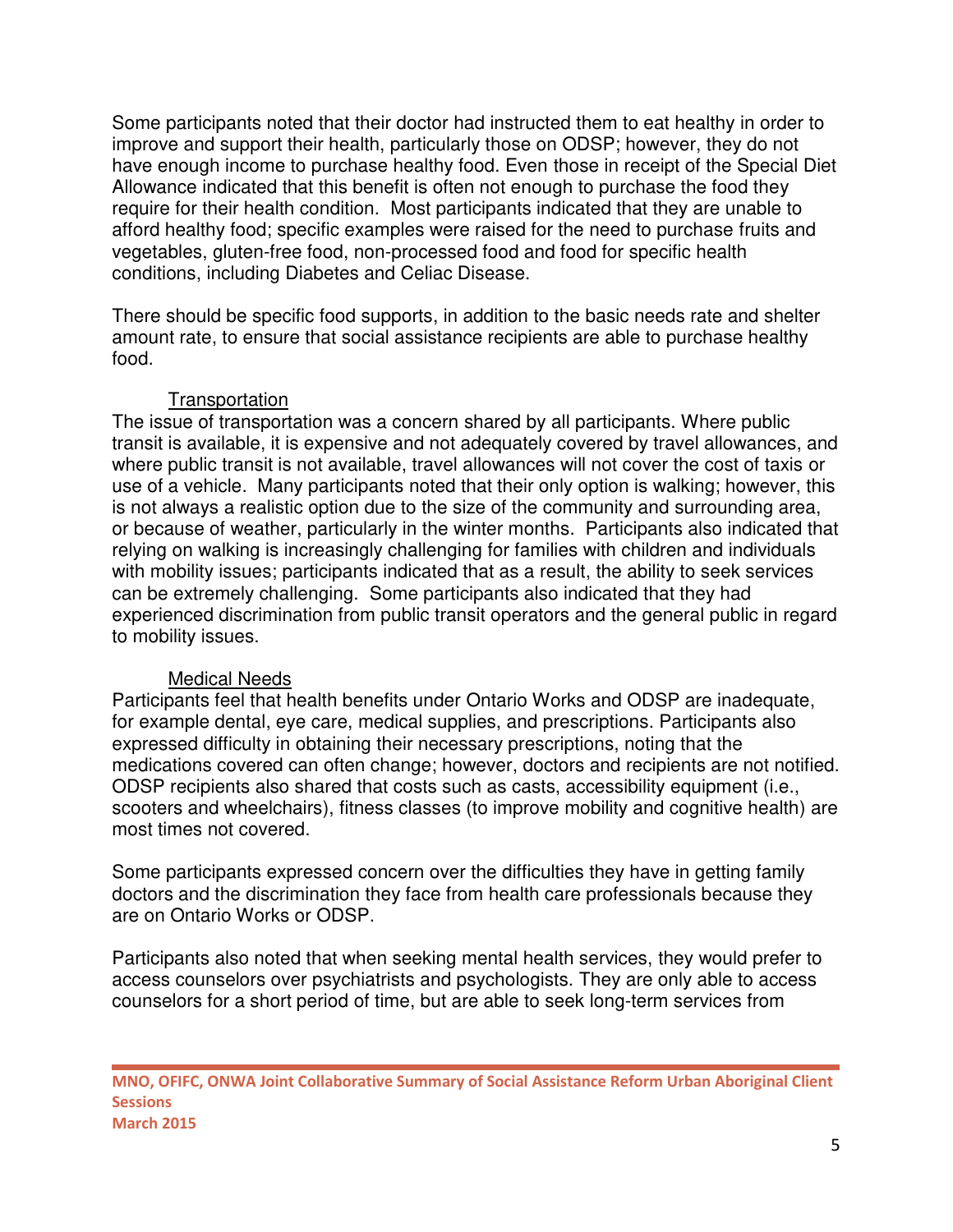psychiatrists and psychologists and, when participants are approved for these services; they are faced with months-long waitlists.

Transportation and travel for medical related issues was also a huge concern for participants, in particular ODSP recipients. In more remote locations, many medical appointments or procedures require individuals to travel overnight, a cost that clients must pay for upfront and apply for a travel grant, which can take months to be reimbursed. Additionally, there are instances when the nature of the appointment requires a companion; however, the cost of their companion's travel, accommodation, and food is not eligible for re-imbursement under social assistance.<sup>2</sup>

Many participants, especially ODSP recipients, discussed the negative effects of 'red tape' in Ontario Works and ODSP. For example, participants requiring approval of funding for certain medical equipment must go through an approved doctor rather than their own doctor, face long wait times to receive approved equipment, certain medical 'issues' are not covered under ODSP but are covered under Ontario Works, and there are burdensome annual medical form requirements.

#### Clothing

Participants indicated the difficulties in providing clothing for themselves and their children. Of particular concern was the inability to afford adequate coats and boots for winter, in addition, some participants indicated difficulty in affording appropriate clothes for job interviews and employment.

#### **Other**

l

Participants discussed the difficulty of making ends meet – providing the necessities for their families and an inability to afford emergency and unforeseen costs.

Participants expressed concern when receiving funding as a couple. Funding for Ontario Works and/or ODSP is automatically sent as one cheque, which raises security concerns for individuals in abusive relationships who may be unable to leave the relationship and/or without economic independence.

Participants also identified that they would like funding for their children to partake in extracurricular activities and for children over the age of 18 attending high school. Some participants further noted that they would like access to funding, in the form of bursaries, to partake in cultural and traditional activities.

<sup>&</sup>lt;sup>2</sup> These travel costs may be covered under discretionary benefits for Ontario Works clients, if required and approved by the administrator. For ODSP clients, these travel costs may be covered where an approved health professional specifies that it is necessary for someone to accompany the recipient.

**MNO, OFIFC, ONWA Joint Collaborative Summary of Social Assistance Reform Urban Aboriginal Client Sessions March 2015**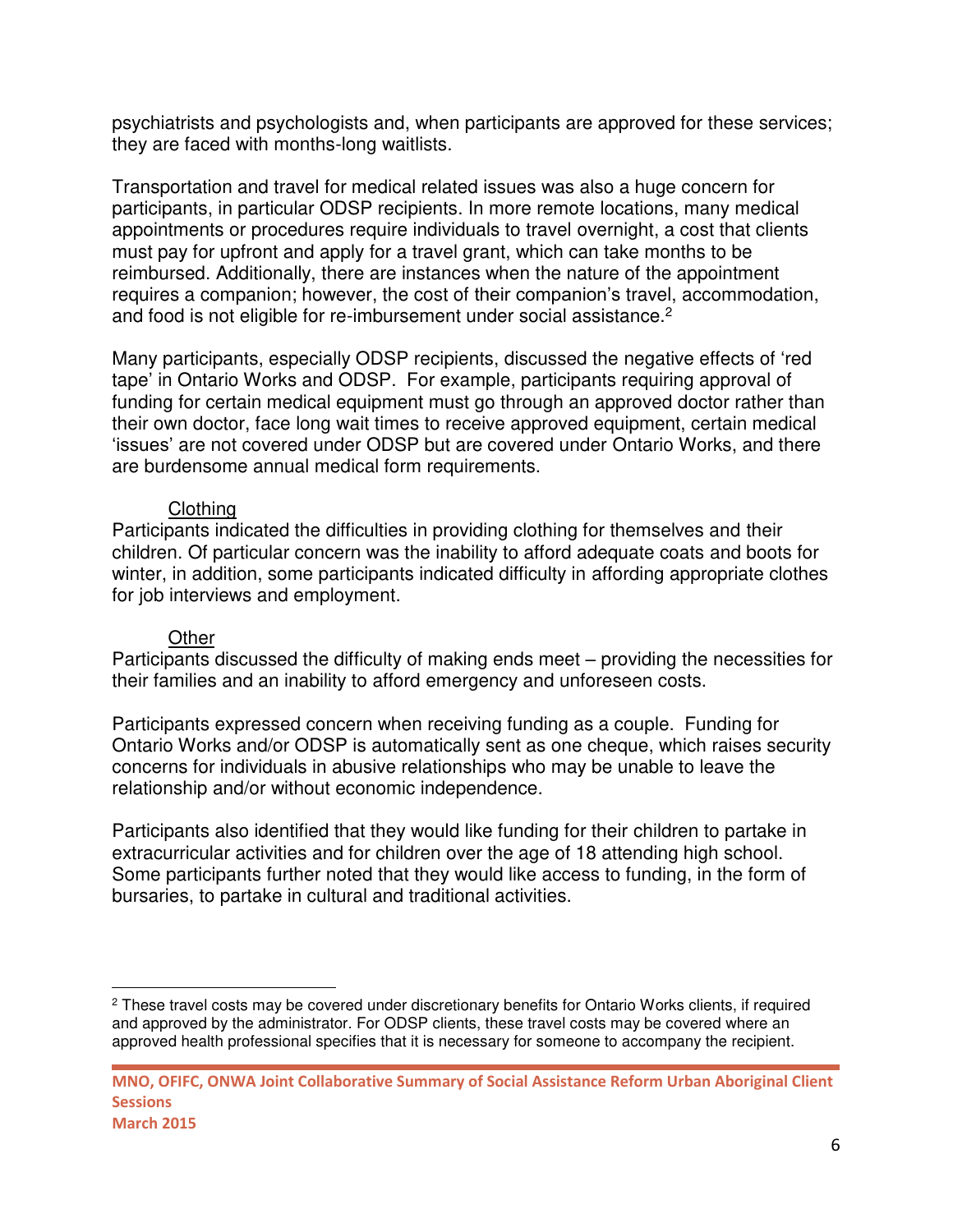#### **Strengthening Integrity and Accountability**

Participants were asked to reflect on their experience with the social assistance system, which is often criticized for being too complex and difficult to understand and navigate.

The process of applying for social assistance, receiving discretionary benefits or other supports and completing reports as a recipient were described as being very slow. The forms are often complex, long, and utilize language (i.e., legal jargon) that is difficult for many recipients to understand. The questions are often repetitive and require participants to submit a lot of documentation from various sources which, for many, results in being caught in a runaround cycle to get adequate information.

Most participants noted that when asking social assistance staff, such as caseworkers, to help explain the forms or answer a question, participants are often treated as though they are incompetent. This was even more of a challenge for individuals with lower literacy levels who may require increased support in reading and filling out complex forms.

Some participants also indicated that they felt that there is differential treatment for Aboriginal and non-Aboriginal clients and that some workers favour certain clients over others. Participants indicated that there should be Aboriginal workers at Ontario Works and ODSP to help recipients fill out forms and provide translation services. Another barrier that some participants indicated was the shortage of family doctors in their community to assist with their application for medical benefits.

Participants found the process of income reporting to be confusing and disappointing due to claw backs that are in place. There was a general consensus that the current system keeps social assistance recipients from achieving financial independence because it does not allow them to save money in order to get ahead. For example, participants noted that the reductions on earned income is too high and even the new \$200 earning exemption is not enough to get ahead due to the increasingly high cost of living.

Participants also had concerns with money taken back by social assistance when recipients are in receipt of the federal government's Child Tax Benefit tax. Participants noted that this money is supposed to help support the child; however, they feel as though the social assistance system takes it away from the child when they already receive inadequate income supports, relative to the cost of living, to raise their children.

Overpayment was also cited as a huge issue in situations when the overpayment is corrected and then the recipient is left with less income the following month.

Participants were asked whether an online portal to complete income reporting would help simplify the process. In response, participants noted that not everyone has regular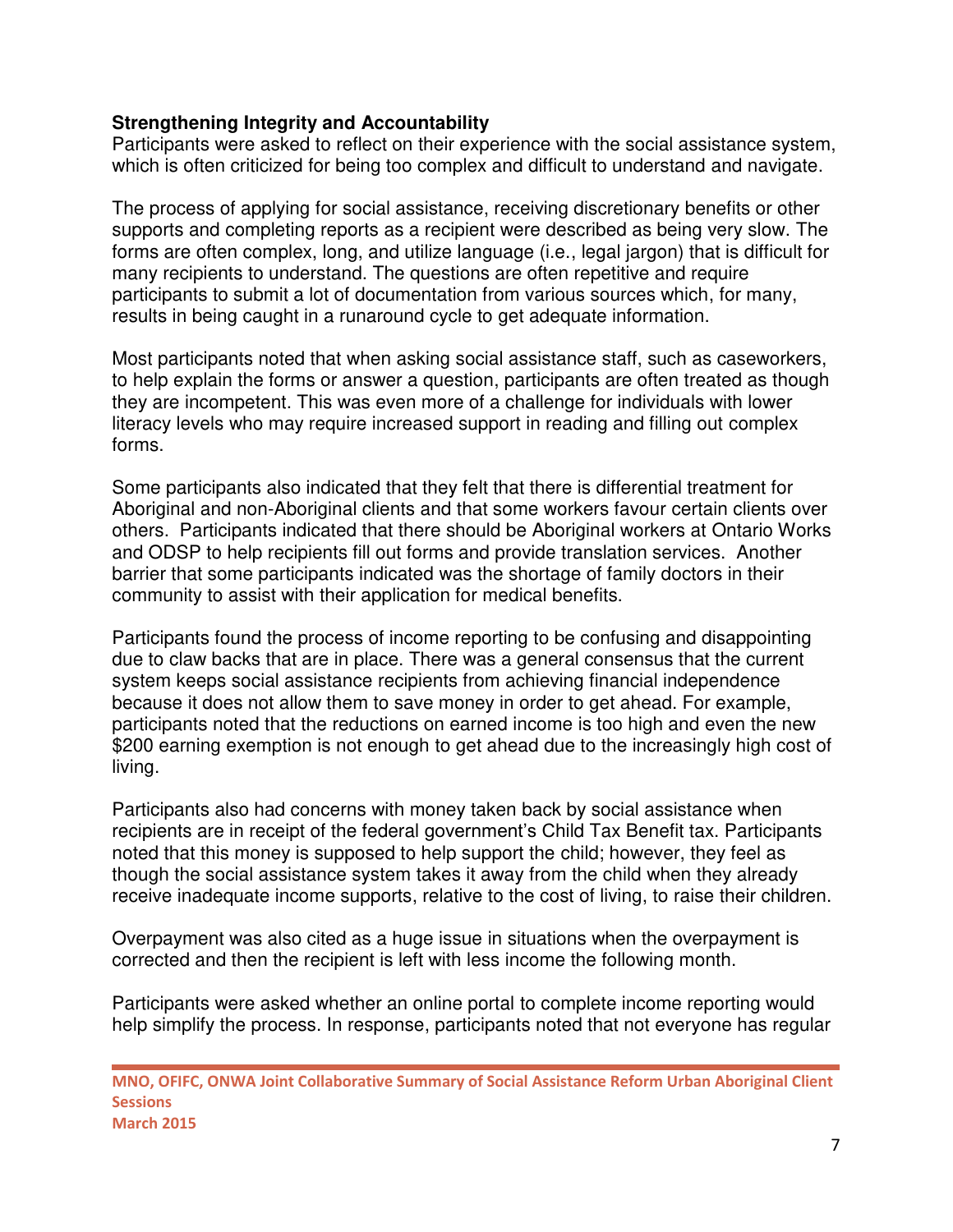access to a computer or the internet and that not everyone is computer literate. Many indicated that they would need supports to access the internet and would require training on how to use the portal and, in some cases, on how to use a computer. Participants did note that they can access computers at some local organizations; however, it was indicated that the Ministry would also need to support community internet access points to ensure that the internet connection meets the portal requirements, because there are many cases in which old technology does not support newly developed programs.

### **Improving Client Service**

There was a general consensus among participants that their experiences with client service from both Ontario Works and ODSP caseworkers were dissatisfactory. While some participants did have positive things to say about their caseworker, the majority of comments required changes in the way caseworkers interact with clients. These include the following:

- Clients are often not able to get in contact with their worker, citing that the caseworkers are overworked and do not have enough time to see clients;
- Clients want their caseworkers to treat them with respect, to not minimize the situation, to not compare their circumstance to someone else's, and to recognize that each client's needs and experiences are unique;
- Caseworkers need to ensure better communication with clients and that information is explained clearly so that clients understand;
	- o Participants noted that they feel that there are a lot of benefits that are available that they do not know about, referring to them as "hidden services".
	- o Participants recommended networking opportunities, sharing information with community organizations, and establishing support groups as ways to better communicate with clients;
- There needs to be confidential spaces for clients to discuss private matters with their caseworkers;
- Participants noted that they have experienced racism from their caseworker and that caseworkers need to undergo cultural competency training;
- Many participants noted concern for their safety when in Ontario Works/ODSP offices;
	- $\circ$  Participants noted that glass is used to separate workers from clients; they felt that this indicated a need to protect workers from clients; participants expressed feeling unsafe when accessing services.
		- In one session, participants noted that illegal activities took place in the bathrooms of ODSP offices and that police are often present on days that they receive cheques.
	- o Participants also indicated a lack of emotional safety in offices; this was expressed as a fear of being judged, anxiety and a fear of authority.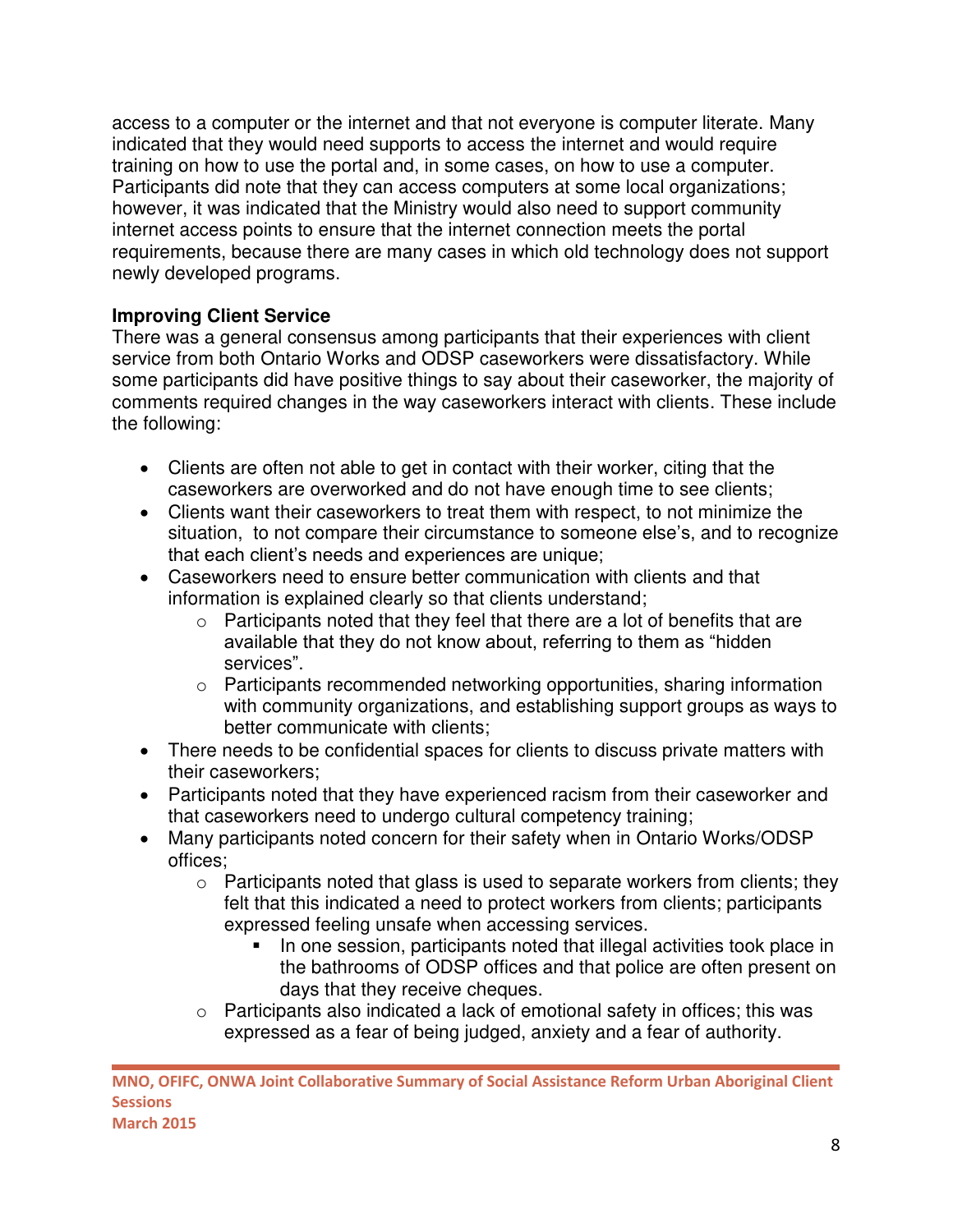- Participants noted that each individual ODSP case needs to be treated differently;
- Caseworkers need to do more outreach and be more flexible in supporting people with limited mobility issues or children;
- Caseworkers need more training and expertise on mental health issues and disabilities;
- A positive relationship with their caseworker is extremely important, but many noted that they are not able to change caseworkers when they have a bad relationship or they have a poor relationship as a result of caseworker turnover or changing workers regularly; and
- There needs to be a mechanism to file a complaint about a caseworker or request a change of caseworker.

Participants indicated it would be helpful to have an Aboriginal liaison for social assistance recipients who could help clients with paperwork, understand available benefits, and to advocate directly to their caseworkers and the social assistance system in general about complications or issues they are experiencing. This liaison would ideally be located within an urban Aboriginal organization.

Additionally, participants noted that there is a need to have Aboriginal language interpreters available when meeting with caseworkers or seeking social assistance services. Participants noted that some people within the community are reluctant to approach the Ontario Works and/or ODSP offices because of language barriers. Participants indicated that the social assistance services and caseworkers should be located within the urban Aboriginal community organizations where they receive supports as this is where they feel safe.

## **Improving Employment Outcomes**

Participants were asked to reflect on their experience with employment services as a pathway while receiving Ontario Works and ODSP.

## Stage 1: Pre-Entry

Participants discussed some of the barriers faced when looking for employment. Most participants indicated that they had a lack of confidence in their skills, training, and education needed to obtain employment. Some participants also indicated that employers did not want to train prospective employees and expected applicants to be job-ready with relevant on-the-job training and experience. Across all sessions, participants felt that racism has negatively impacted their search for employment and access to services. Further, it was evident in some communities that class, nepotism and discrimination against social assistance recipients also impacted the search for employment. Participants noted that receiving supports from Aboriginal organizations was more helpful and less discriminatory.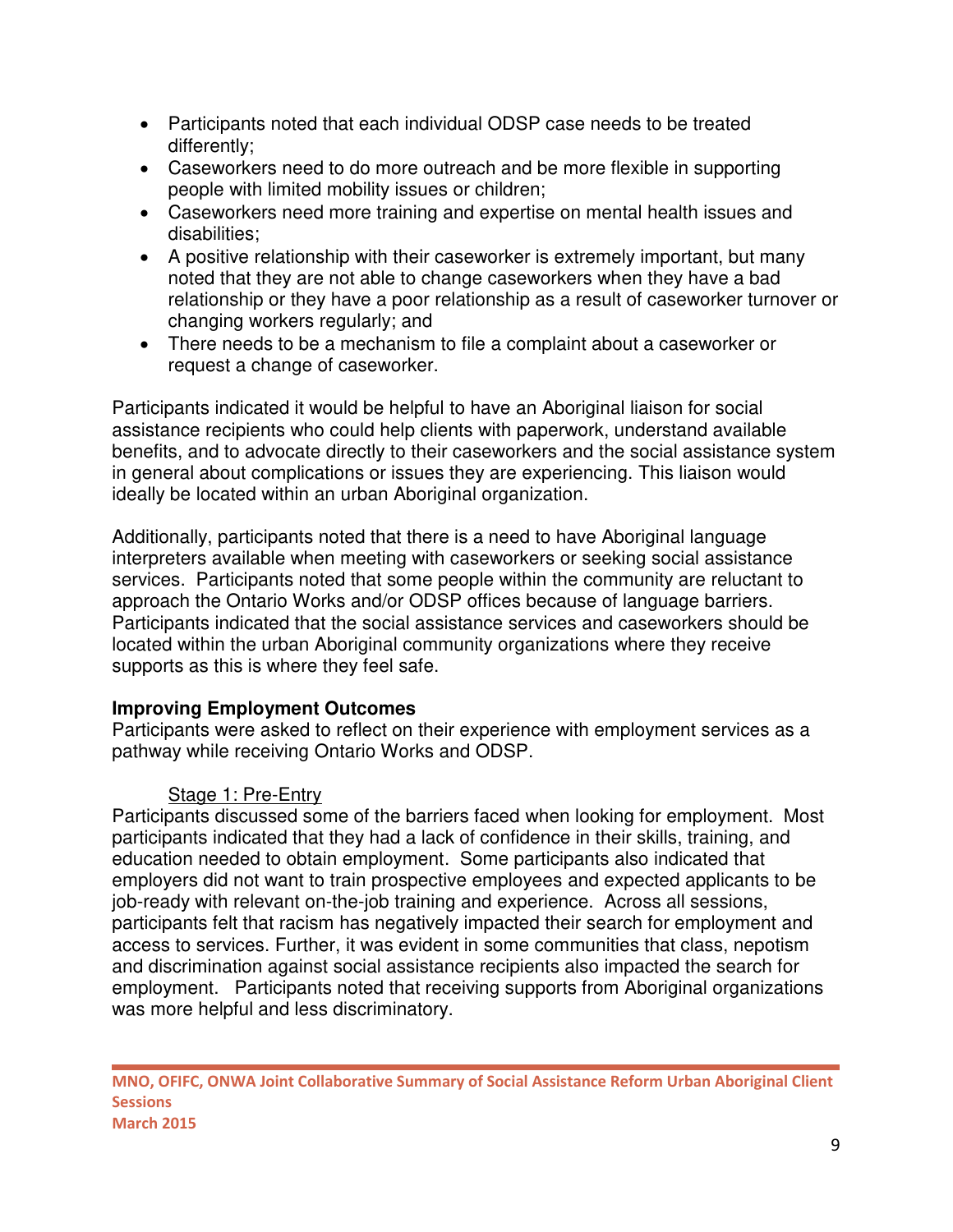Some participants stated that a lack of income hindered their job search, and even if they found a job, a lack of child care and the cost of getting to and from work made the possibility of continued employment unrealistic. Some participants also discussed the severe and negative implications that the external labour market has on employment outcomes of social assistance recipients within their local community. In some communities there are limited job opportunities available; participants indicated that this also discouraged their search for employment and they expressed frustration with Ontario Works' focus on employment outcomes stating that these outcomes felt impossible to achieve within their communities.

When asked why they started looking for employment, some participants' responses included: "to afford healthy food"; "to care for dependents"; "left an abusive relationship and trying to rebuild family and get children back"; "to meet career goals and have a better standard of living"; and "to have a more fulfilled life and feel happy".

Participants shared specific feedback relating to ODSP and its employment services. Many participants felt that there needs to be a decision mechanism in place to determine which ODSP recipients are able to work. Most participants indicated that ODSP needs to be more flexible when providing employment supports in order to meet the varying needs of ODSP clients. In addition, there appeared to be an overall confusion amongst participants receiving ODSP as to whether or not they are able to work and if there are any limits to the number of eligible hours, etc.

#### Stage 2: Entry

In their initial search for employment and employment supports, participants contacted a number of different service providers in addition to Ontario Works employment supports. The majority of participants indicated that they did not find the Ontario Works employment supports, including caseworkers, to be very helpful. Challenges were raised in accessing employment related programs, namely program requirements for individuals to be EI eligible and government loan programs requiring a minimum caseload to receive support.

Most participants indicated that they attended various training programs and workshops and were in contact with local community organizations whose mandate is to provide assistance in job searches. Participants identified that they had to go to multiple agencies in order to get needed information and services and, as a result, feel there are duplication of services. Participants felt it would be more effective for them if there was one hub of information and services where they could access all the information they needed. However, some participants felt that networking with many agencies provided them with volunteer opportunities that helped them "get their foot in the door".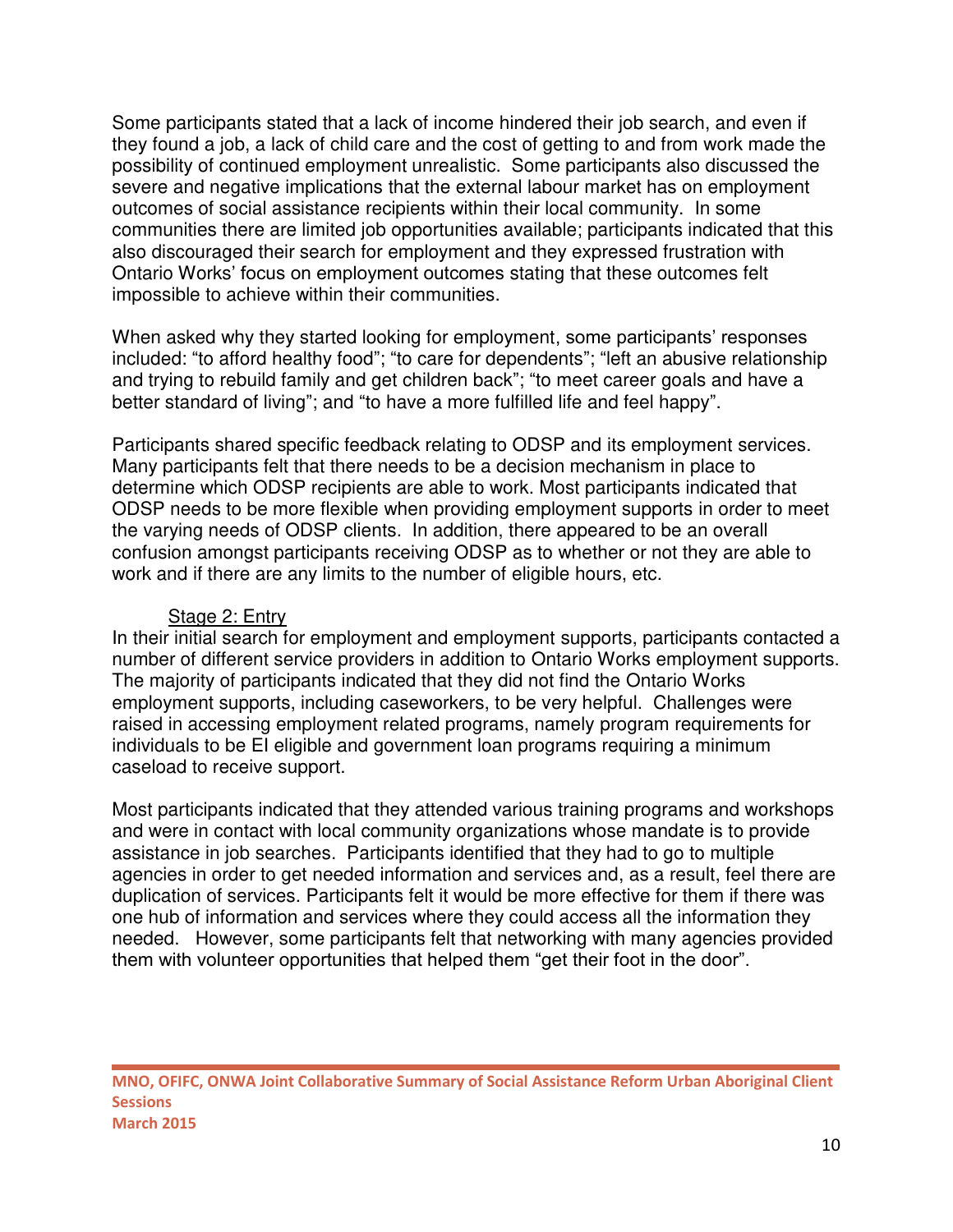Most participants did note that they had certain expectations of the agency or person helping them in their employment search, namely to:

- Support in developing resume and job applications;
- Share available job postings with them;
- Help them to ensure that they are qualified for the position they are applying for and, if they are not qualified, inform them as to what they need to do in order to become qualified;
- Help find resources to pay for the training needed to obtain employment; and
- Provide support in obtaining and paying for Criminal Record checks.

Most participants also noted that they wanted to access services from an Aboriginal community based organization that would provide these services in a culture-based way.

#### Stage 3: Needs Assessment

In some consultation sessions, there was little discussion around Needs Assessments. The Ontario Works and ODSP Needs Assessment process was explained to participants; however, many participants did not seem to know if they had actually undergone a Needs Assessment, including Ontario Works clients for whom a participation agreement is mandatory to maintain eligibility for assistance. As such, it is not clear whether the needs of the participants had been assessed or whether they are involved in the process at all. It was also not clear whether Ontario Works clients were aware of what action items or goals are within their participation agreement, mainly because they were unsure of what a participation agreement was.

For participants that were aware of Needs Assessments, most suggested that caseworkers need to build trust with clients and that they do not receive follow up from their caseworker. Participants suggested that the Needs Assessment should be strength-based and that an employment counsellor may be helpful in recognizing strengths.

Some participants indicated that they have difficulty meeting the activities in their participation agreement when they do not have access to a telephone, computer or public transit. Further, some participants indicated that support is needed in areas of travel, affordable and trustworthy childcare and that there needs to be encouragement to leave Ontario Works. Participants stressed the need to find stable employment, for example, a part time casual job does not provide health coverage and as a result does not offer incentive to leave Ontario Works.

ODSP recipients also indicated that caseworkers need additional training and qualifications to understand and work with people with physical and mental health disabilities. Participants feel as though ODSP currently treats all disabilities the same;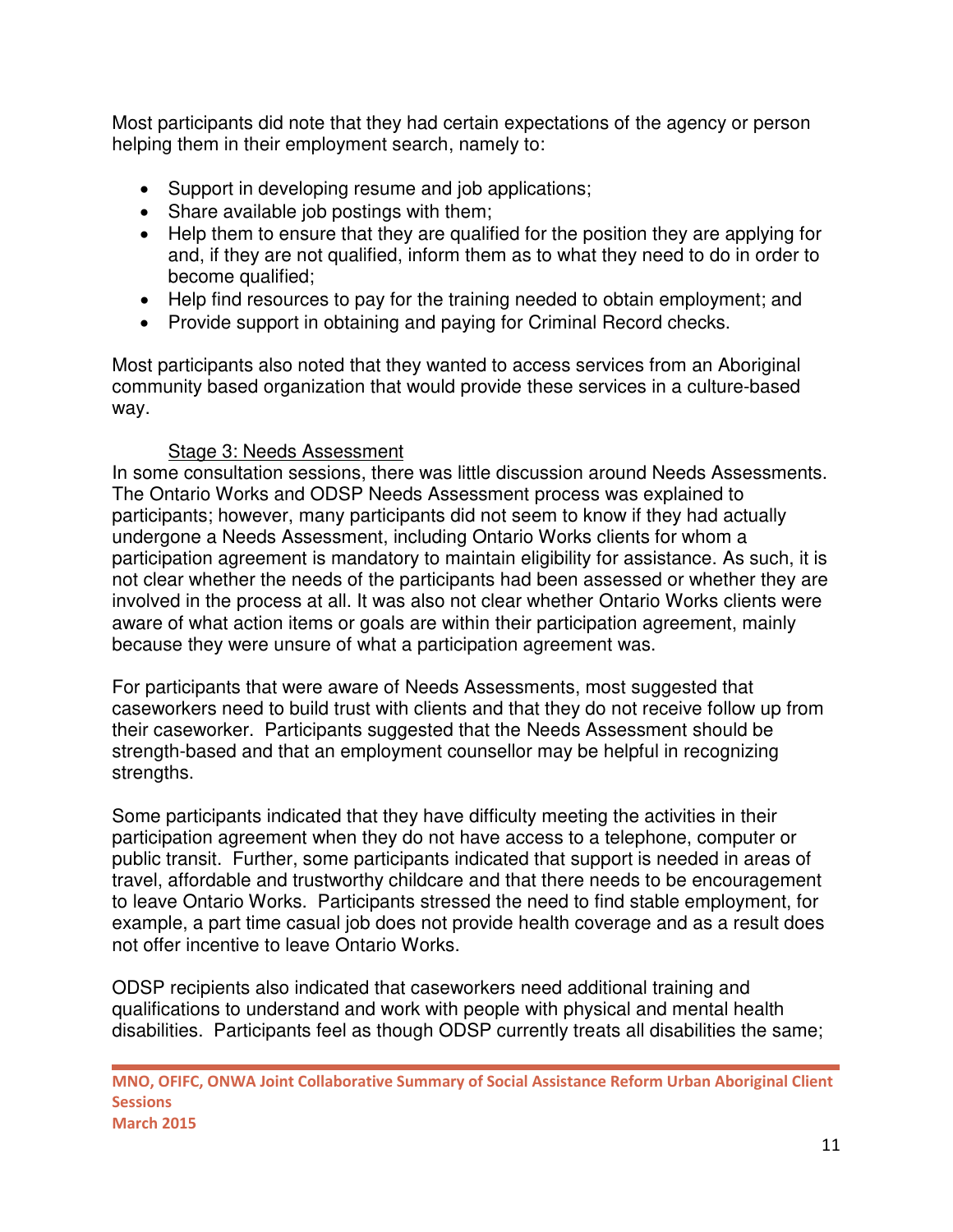however, participants indicated that disabilities impact an individual's life in different ways and that every individual has differing needs, educational backgrounds, skills, and experiences that should be taken into account. Some ODSP recipients also indicated that there is inconsistent information regarding employment supports available to them.

#### Stage 4: Services and Supports

There were a number of participants unaware of employment services available through Ontario Works and ODSP.

Among the participants who were aware of employment supports and services, many wanted services that would help transition them into meaningful and sustainable employment, preferably employment paying more than minimum wage to a job that would allow them to raise their families. However, many participants noted that the programs and services offered to them as Ontario Works recipients are too limited to actually get them to that goal. Participants indicated that they often do not receive supports and services at point of contact, but are directed to others that could assist them, noting that there is also a lack of information sharing amongst caseworkers. Some participants also noted that "there appears to be a different process if you are First Nation, Métis or Inuit."

Many participants noted that they required educational upgrading (e.g. obtaining grade 12 diploma, and training in literacy and basic skills) before they would even be ready to search for employment because they did not have the basic minimum education levels that many jobs require. Participants indicated that many available supports require individuals to be EI eligible; this was seen as a barrier to getting the training needed to get job-ready. Participants also focused on the gaps and challenges with available training and the disconnect between training and the labour market, indicating that oftentimes they go through multiple training programs, but are still not able to obtain a job upon completion. Participants indicated that they would prefer to seek employment supports and services from Aboriginal community organizations that offer culture-based services.

Many participants noted that there was a lack of recognition of volunteering as contributing to building an individual's job-readiness skills. Participants noted that this was compounded by both Ontario Works and ODSP's lack of support for participating in volunteering opportunities, including transportation and childcare costs.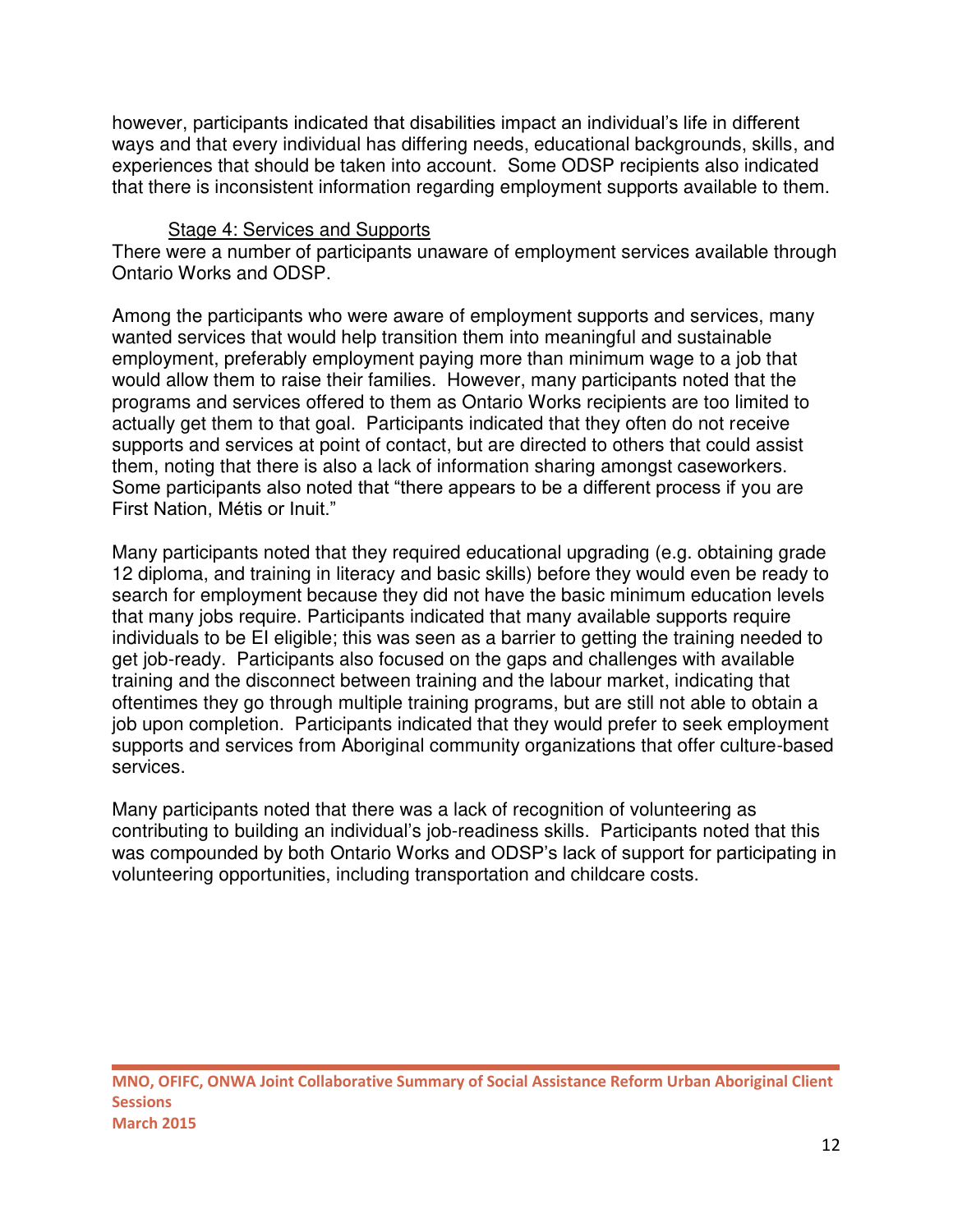#### Stage 5: Employment Outcomes

Overall, participants did not feel the system was overly successful at preparing clients for employment or helping them to find employment, some participants also noted that there was no encouragement or assistance from their caseworkers. On the topic of employment searches, participants shared the barriers they experience from employers, including:

- Their disability;
- Racism;
- Ageism;
- Being overqualified;
- Lack of driver's license (and vehicle);
- Lack of job experience; and
- Lack of employment references.

Almost all participants noted a lack of supports available to clients who are transitioning from social assistance to employment. Participants also noted a lack of follow up from caseworkers after they received employment – specifically some participants noted a need for budgeting supports and a continuation of benefits for a certain period after attaining employment. A number of participants also had negative experiences with employers who abuse the system by hiring someone using hiring incentives and then firing the employee after the hiring incentive is over. For many participants, the decision to transition into work full-time is challenging if the job does not offer adequate income to cover transportation, child-care and health benefits that they had received from Ontario Works or ODSP.

Participants receiving ODSP noted that there is a lack of ongoing supports to maintain employment. In particular, those with mental health issues may experience challenges adjusting to employment and employers have demonstrated a lack of understanding and awareness around mental health issues. Some participants noted that they had experienced discrimination from employers and had been fired due to taking long-term disability leave, sick days or made no accommodation for medical conditions, leaving the participant unable to succeed. Participants felt that ODSP caseworkers should be working with employers during the hiring and accommodation process to ensure clients' human rights are upheld.

Some participants discussed a lack of employment prospects; while recipients want to work, there are limited employment opportunities in their communities. As one participant stated "the social assistance employment system cannot be broken or fixed because there are no jobs. With no jobs the system is obsolete."

**MNO, OFIFC, ONWA Joint Collaborative Summary of Social Assistance Reform Urban Aboriginal Client Sessions March 2015**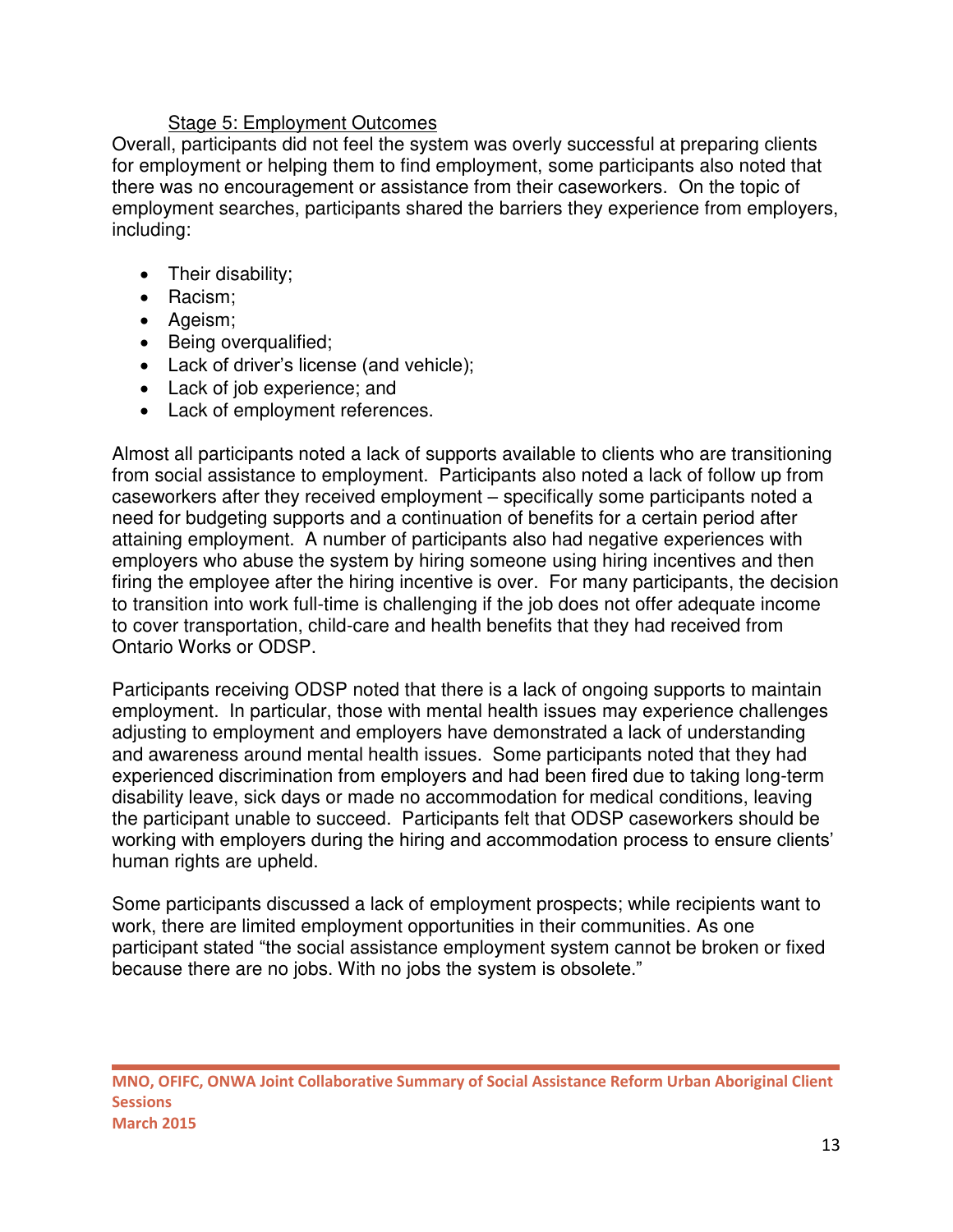## **Moving Forward**

The participants were encouraged by being able to share their experiences and what they felt needed (or needs) to be done to improve the system; however, they stressed that the government actually needs to listen to what the expressed needs, challenges, and gaps in services are and actually move forward in implementing what was shared.

The following recommendations are based on key points raised in the discussion sessions. These recommendations are provided here for consideration by the MCSS in moving forward on social assistance reform and supporting urban Aboriginal people accessing social assistance:

### Benefits:

- 1. **Income Benefits:** The income benefits, both basic needs and shelter amount, must be increased and made more flexible in order to reflect the true cost of living in local communities, including Northern Ontario and large urban centres. Clients should be able to cover their most basic needs, including housing, utilities, food, clothing, and transportation.
- 2. **Food Benefit:** A specific food benefit, above and beyond the basic needs rate, should be created to ensure that all clients have the ability to purchase healthy and nutritious food.
- 3. **Special Diet Allowance:** The Special Diet Allowance needs to be increased.
- 4. **Medical Benefits:** Client's and their dependent's medical needs are not being met; many medications and counseling services are not covered and some benefits are inadequate. Traditional and alternative medicine is not covered. There is a lack of communication between the social assistance and health care systems, and medical transportation benefits are inadequate.
- 5. **Transportation Benefit:** A benefit is needed to provide those who are searching for jobs, seeking medical services, volunteering, or getting children to and from school with transit passes or where public transit is not available, funding is needed for other means of transportation such as a personal vehicle or taxi.
- 6. **Cultural Benefits:** A cultural income benefit for clients is needed in order for them to partake in cultural and traditional activities that support the development of their cultural identity, parental and child development, and to promote their healing.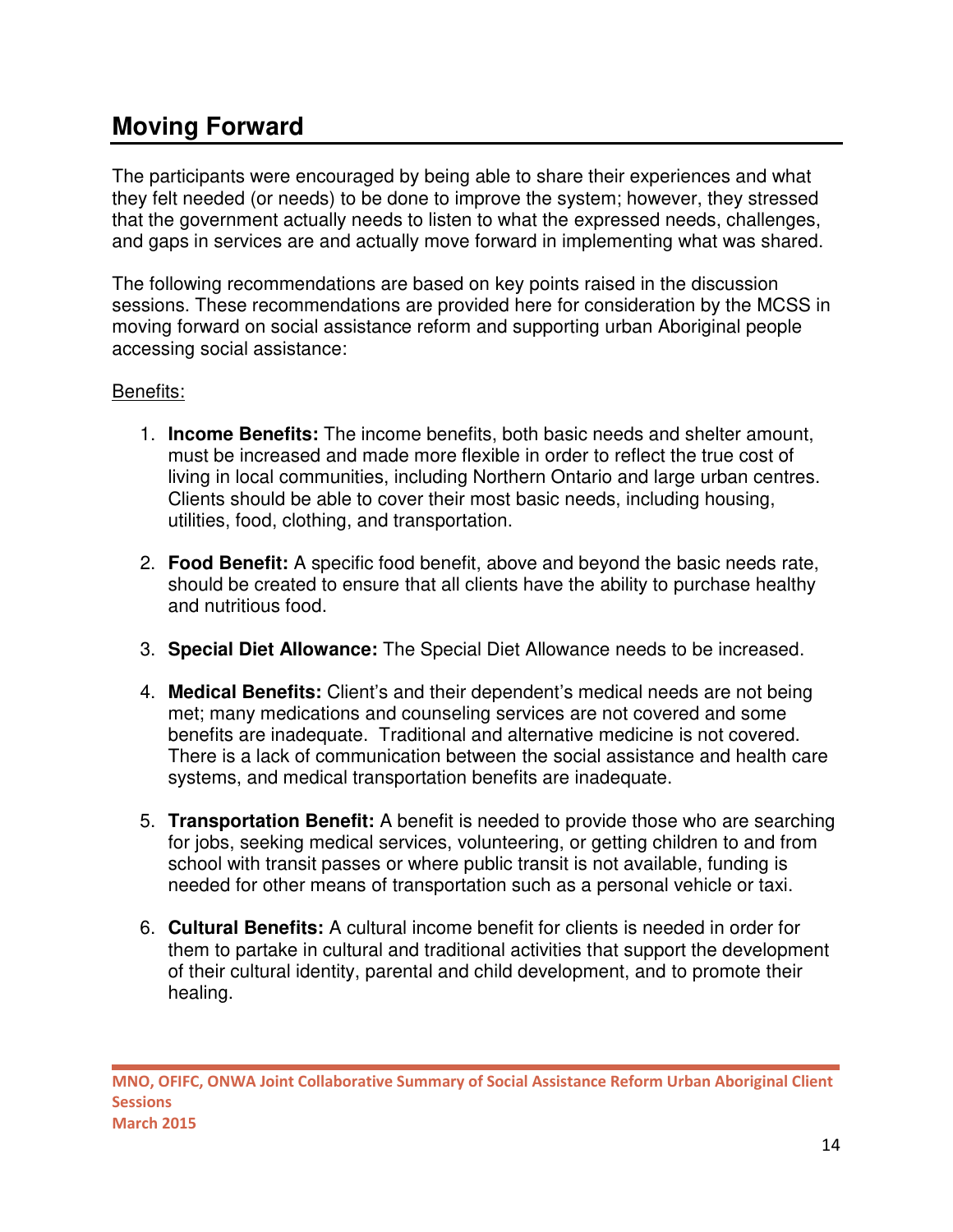- 7. **Child Care Benefits:** Benefits for children's activities and schooling are needed. This may include: school supplies, internet coverage, computers and tutoring supports. Funding should extend to children of all ages who are still in school and living as dependents. In addition, an increase to daycare subsidies will provide additional incentives for clients to find employment.
- 8. **Community Start-Up and Maintenance Benefit:** Clients want to have access to the Start-Up benefit again.
- 9. **Transitioning Supports:** Supports and discretionary benefits, (i.e., child care, transportation and mental health) need to be more accessible for those who have recently transitioned from Ontario Works into employment. It should be less complex for individuals to transition back into Ontario Works if, for whatever reason, their employment is terminated.
- 10.**Employment Supports:** Increased information sharing with clients of employment benefits and community resources in various forms such as handouts and hosted workshops. Participants also want caseworkers to recognize and support clients in seeking community and peer supports (i.e., job shadowing and volunteer opportunities). Participants want caseworkers to provide support and training on how to deal with racism and discrimination. Participants identified the need to be referred or have the ability to access employment services directly from Aboriginal community organizations that provide these services.
- 11.**Training Supports:** Increased access to meaningful training and educational opportunities that actually lead to real jobs (not temporary minimum wage employment) are needed. There also needs to be access to training and postsecondary education opportunities for Ontario Works and ODSP recipients as many funded programs are only accessible by those eligible for employment insurance.
- 12.**Mental Health Supports:** Increased access to mental health supports to help recipients on the path to employment and continued mental health supports upon obtaining employment are needed to help them mentally cope with this life transition and enhance the sustainability of their employment.
- 13.**Self-Employment Supports:** Increased supports for those who want to become self-employed are needed.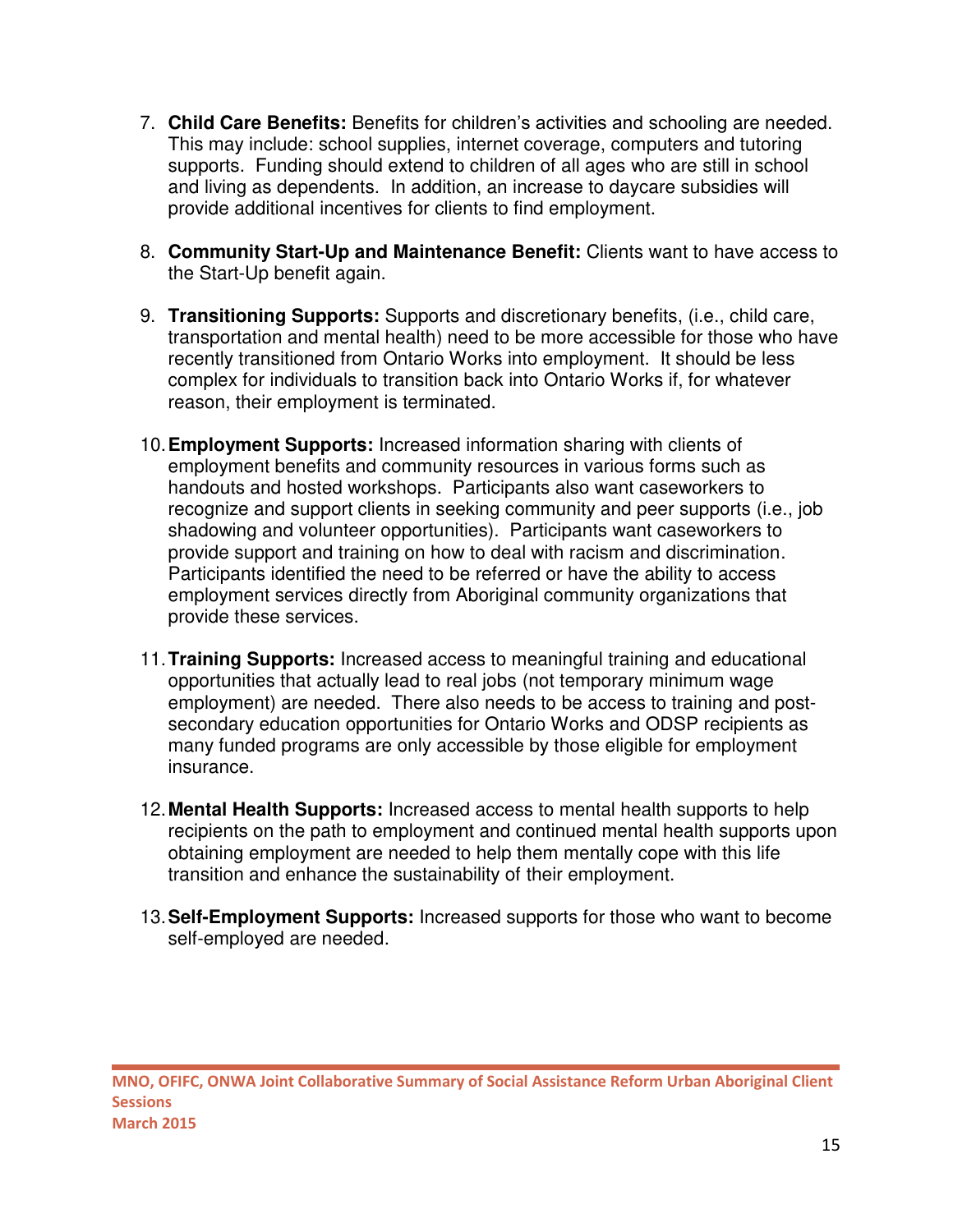### Process:

- 1. **Income Reporting:** The current income reporting process is difficult to use accurately, deters clients from working, and makes it difficult for clients to acquire any savings, which they would need in order to sustainably leave social assistance. Participants want less money clawed back from earnings and to explore other avenues for reporting income, such as various drop-off locations within local communities.
- 2. **Communication:** Clients want to be able to understand the forms and documents and for caseworkers to clearly and respectfully explain them. They also want to be informed of discretionary benefits that might support them and for communication around changing eligibility status to be improved. ODSP caseworkers also need to communicate with clients about working while on ODSP, not all clients are aware that they can work while on ODSP.
- 3. **Accountability:** The process for submitting forms needs to be improved. Many participants have had multiple forms lost by Ontario Works/ODSP and their benefits are affected as a result. This could include better oversight of submissions made by caseworkers to ensure information is accurately recorded.
- 4. **Online Access**: If Ontario Works/ODSP processes move online, considerations need to be given to affordability and access to computers and internet, especially for clients with mobility issues. Further, many clients are not computer literate and publically accessible computers may not have adequate technological capacity to operate the system.
- 5. **Participation Agreement/Needs Assessment:** Many participants are not aware of their participation agreement and needs assessment; caseworkers need to work better with their clients to involve them in the process of creating agreements and assessments. The needs assessment process is not effective at directing clients to the necessary supports and services.
- 6. **Caseworkers:** Clients want their caseworker to treat them with respect and dignity, to be culturally competent, to understand their individual needs and that their experiences are unique, and to have lower caseloads so that they actually have time to support them. There needs to be more caseworkers and/or assistant caseworkers to help support the clients in achieving their goals in a reasonable timeframe.
- 7. **Cultural Competency Training for Caseworkers:** Ongoing training for Ontario Works/ODSP staff by Aboriginal organizations is needed to ensure that support and services are culturally relevant and competent.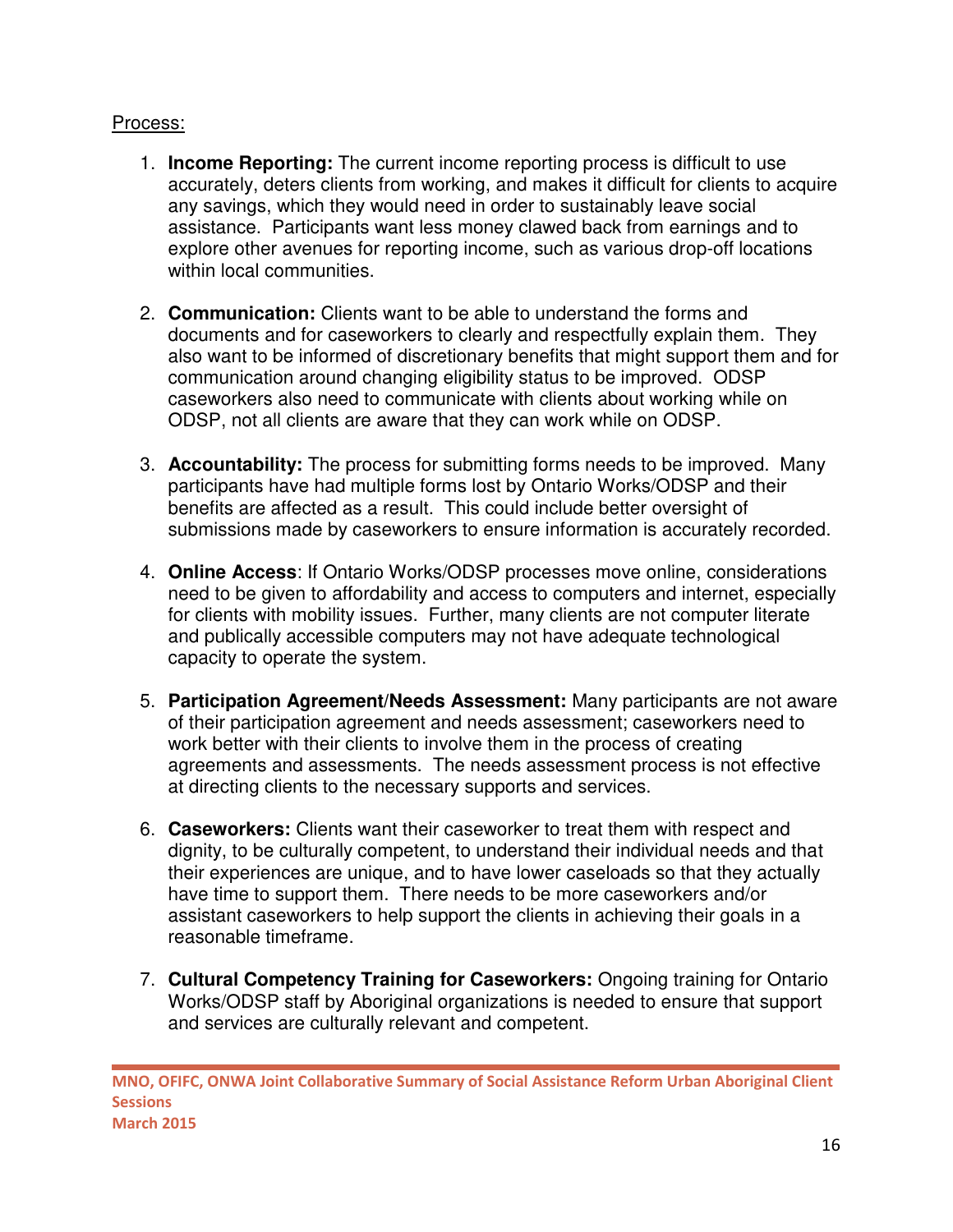- 8. **Aboriginal Liaison:** Establish Aboriginal Liaison workers to support urban Aboriginal clients in understanding the available benefits and rights, support clients in the application process, support clients moving into the local community, as well as to advocate on their behalf to caseworkers. A liaison would ideally be a place-based service within Aboriginal organizations that are already providing a suite of employment, health and other socio-economic supports and services.
- 9. **Services in Aboriginal Organizations:** Participants prefer to access urban Aboriginal organizations that offer culture-based services and supports that reflect and recognize the experiences of First Nations, Metis and Inuit clients. Participants indicated that it would be more effective to have Aboriginal caseworkers and to have Ontario Works and ODSP located within these Urban Aboriginal organizations in order to increase trust and understanding between them and their caseworker.
- 10.**Coordination:** There needs to be increased coordination between Ontario Works, ODSP and Aboriginal organizations in supporting individuals accessing the social assistance and mental health systems.
- 11.**Mediation:** There should be a mediation process to support clients who are denied discretionary benefits by their caseworker as well as a process to submit complaints about poor treatment from caseworkers at the provincial level.<sup>3</sup>
- 12.**Benefits for couples and families:** It is important that Ontario Works and ODSP benefits are distributed in such a way that provides economic independence to all recipients and is flexible in adapting to various family circumstances. This is especially important for the safety of clients in abusive relationships, providing individuals with the means to leave if necessary.
- 13.**The External Labour Market:** At times the local labour market makes it difficult for clients to obtain employment; the system should recognize the differences within the local context when administering Ontario Works and ODSP.

l

<sup>&</sup>lt;sup>3</sup> It should be noted that the process for addressing issues related to eligibility decisions and complaints about program delivery are determined and developed at the local level. MCSS supports local processes that are transparent and fair to ensure program integrity.

**MNO, OFIFC, ONWA Joint Collaborative Summary of Social Assistance Reform Urban Aboriginal Client Sessions March 2015**